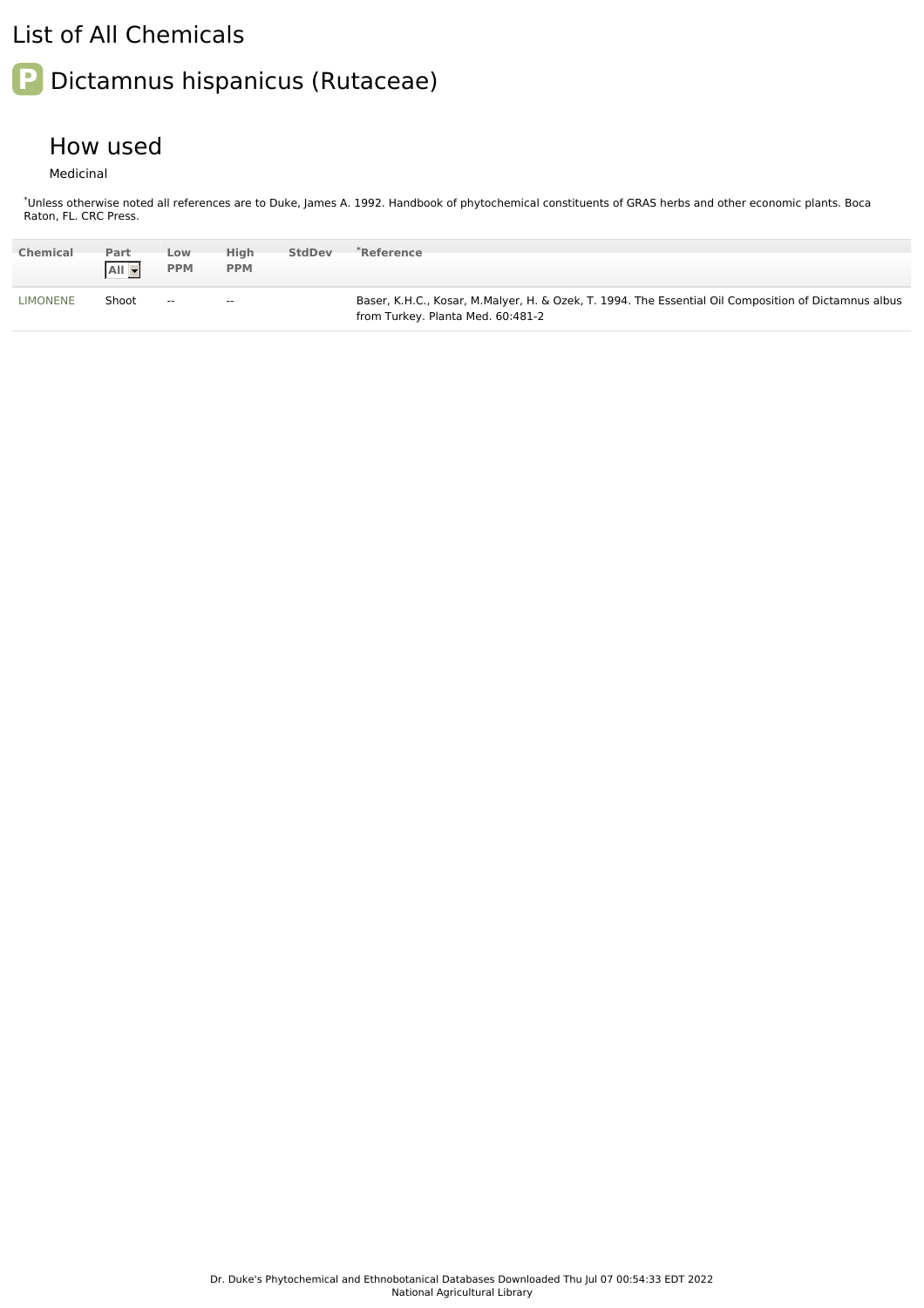| <b>Activities (60)</b>                                 |                                                                                                                                                       |
|--------------------------------------------------------|-------------------------------------------------------------------------------------------------------------------------------------------------------|
| AChE-Inhibitor                                         | Grundy, D. L. and Still, C. C., Inhibition of acetylcholinesterases by pulegone-1,2-epoxide, Oest. Biochem. & Physiol., 23,<br>1985, 383-8.           |
| Acaricide LC100=8 uM<br>Allelochemic                   |                                                                                                                                                       |
| Allergenic 1/20th carene                               |                                                                                                                                                       |
| Antiacetylcholinesterase IC22-26=1.2 mM                |                                                                                                                                                       |
| Antiadenomic                                           |                                                                                                                                                       |
| Antialzheimeran?                                       | Grundy, D. L. and Still, C. C., Inhibition of acetylcholinesterases by pulegone-1,2-epoxide, Oest. Biochem. & Physiol., 23,<br>1985, 383-8.           |
| Antiasthmatic                                          |                                                                                                                                                       |
| Antibacterial                                          | Revista Itiliana Eppos, 12: 5, 1994.                                                                                                                  |
| Anticancer                                             |                                                                                                                                                       |
| Antiesophagitic                                        |                                                                                                                                                       |
| Antifeedant                                            |                                                                                                                                                       |
| Antiflu                                                | Economic & Medicinal Plant Research, 5: 195.                                                                                                          |
| Antiinflammatory                                       |                                                                                                                                                       |
| Antilithic                                             |                                                                                                                                                       |
| Antilymphomic                                          |                                                                                                                                                       |
| Antimetastatic (Stomach)                               |                                                                                                                                                       |
| Antimutagenic                                          | Economic & Medicinal Plant Research, 6: 235.                                                                                                          |
| Antiobesity                                            |                                                                                                                                                       |
| Antiseptic                                             |                                                                                                                                                       |
| Antispasmodic ED50=0.197 mg/ml                         | Fitoterapia No.59-1984.                                                                                                                               |
| Antitumor                                              |                                                                                                                                                       |
| Antitumor (Breast)                                     |                                                                                                                                                       |
| Antitumor (Colon)                                      |                                                                                                                                                       |
| Antitumor (Pancreas)                                   |                                                                                                                                                       |
| Antitumor (Prostate)                                   |                                                                                                                                                       |
| Antitumor (Stomach)                                    |                                                                                                                                                       |
| Antiviral                                              |                                                                                                                                                       |
| Apoptotic                                              |                                                                                                                                                       |
| Bronchoprotectant                                      |                                                                                                                                                       |
| Cancer-Preventive                                      | Stitt, P. A. Why George Should Eat Broccoli. Dougherty Co, Milwaukee, WI, 1990, 399 pp.                                                               |
| Candidistat                                            |                                                                                                                                                       |
| Chemopreventive                                        |                                                                                                                                                       |
| Cholesterolytic                                        |                                                                                                                                                       |
| Detoxicant                                             |                                                                                                                                                       |
| Enterocontractant                                      | J. Aromatherapy 4: 22.                                                                                                                                |
| Expectorant                                            |                                                                                                                                                       |
|                                                        |                                                                                                                                                       |
| FLavor                                                 |                                                                                                                                                       |
| Fungiphilic                                            | J. Agric. Food Chem. 43: 2283.                                                                                                                        |
| Fungistat                                              |                                                                                                                                                       |
| GST-Inducer                                            |                                                                                                                                                       |
| Herbicide IC50=45 uM<br>Histaminic                     | Keeler, R.F. and Tu, A.T. eds. 1991. Toxicology of Plant and Fungal Compounds. (Handbook of Natural Toxins Vol. 6) Marcel<br>Dekker, Inc. NY. 665 pp. |
| Immunomodulator                                        |                                                                                                                                                       |
|                                                        |                                                                                                                                                       |
| Insecticide 0.37 uM/fly<br>Insectifuge                 | Jacobson, M., Glossary of Plant-Derived Insect Deterrents, CRC Press, Inc., Boca Raton, FL, 213 p, 1990.                                              |
| Interleukin-6-Inhibitor                                |                                                                                                                                                       |
| Irritant                                               |                                                                                                                                                       |
| Lipolytic                                              |                                                                                                                                                       |
| Myorelaxant 50 mg/kg                                   |                                                                                                                                                       |
| NO-Genic                                               |                                                                                                                                                       |
| Nematicide IC=100 ug/ml                                | Nigg, H.N. and Seigler, D.S., eds. 1992. Phytochemical Resources for Medicine and Agriculture. Plenum Press, New York. 445                            |
| Ornithine-Decarboxylase-Inhibitor ~750<br>mg/kg (diet) | pp.                                                                                                                                                   |
|                                                        |                                                                                                                                                       |
| Ozone-Scavenger                                        |                                                                                                                                                       |
| P450-Inducer                                           |                                                                                                                                                       |
| Peristaltic                                            |                                                                                                                                                       |
| Pesticide                                              |                                                                                                                                                       |
| Photosensitizer                                        | Rinzler, C. A. 1990. The Complete Book of Herbs, Spices and Condiments. Facts on File, New York. 199 pp.                                              |
| Sedative ED=1-32 mg/kg                                 | Wagner & Wolff, eds. 1977. New Natural Products (RS164. I56. 176)                                                                                     |
| Transdermal                                            |                                                                                                                                                       |